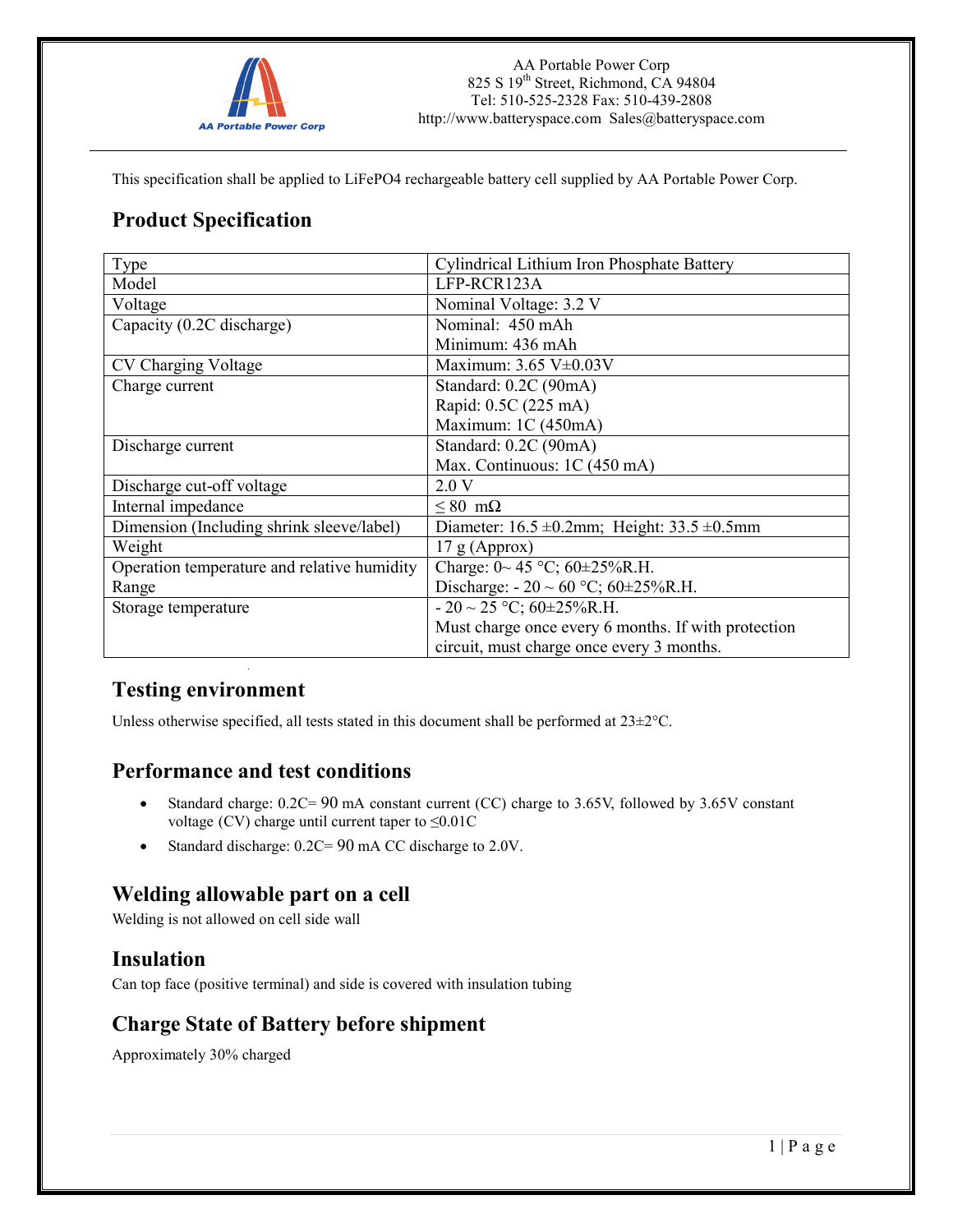

## **Storage**

Store the battery at low temperature (below 20°C is recommended), low humidity, no dust and no corrosive gas atmosphere.

## **Handling and Prohibitions**

### **1) Electrical misusage**

- Use dedicated charger
- Don't charge the cell/battery reversely.

### **2) Environmental misusage**

- Don't leave the cell/battery near the fire or a heated source.
- Don't throw the cell/battery into the fire.
- Don't charge or use the cell/battery in a car or similar place where inside of temperature may be over 60°C.
- Don't immerse, throw or wet the cell/battery in water / seawater.

### **3) Others**

- Don't store the cell/battery in a pocket or a bag together with metallic objects such as keys, necklaces, hairpins, coins, or screws.
- Don't short circuit  $(+)$  and  $(-)$  terminals with metallic object intentionally.
- Don't heat partial area of the battery with heated objects such as soldering iron.
- Don't hit with heavy objects such as a hammer, weight.
- Don't step on the cell/battery and throw or drop the cell/battery on the hard floor to avoid mechanical shock.
- Don't disassemble the cell/battery or modify the cell/battery design including electric circuit.
- Don't use seriously scared or deformed cell/battery.
- Don't put the cell/battery into a microwave oven, dryer or high-pressure container.
- Don't use or assemble with different brands, types and/or models of cell/battery such as dry cell/battery, nickel-metal hydride cell/battery, or nickel-cadmium cell/battery.

# **[ Warning! ]**

- Don't use or assemble old and new cell/battery together.
- Stop charging the cell/battery if charging isn't completed within the specified time.
- Stop using if the cell/battery becomes abnormally hot, discoloration, deformation, or abnormal conditions are detected during use, charge, or storage.
- Keep away from fire immediately when leakage or foul odors are detected.
- If liquid leaks onto your skin or cloths, wash well with fresh water immediately. If liquid leaking from the cell/battery and getting into your eyes, don't rub your eyes but wash them with clean water and go to see a doctor immediately.
- If the terminals of the cell/battery become dirty, wipe with a dry cloth before use.
- The cell/battery can be used within the certain temperature ranges. Don't exceed these ranges. Check specification first.